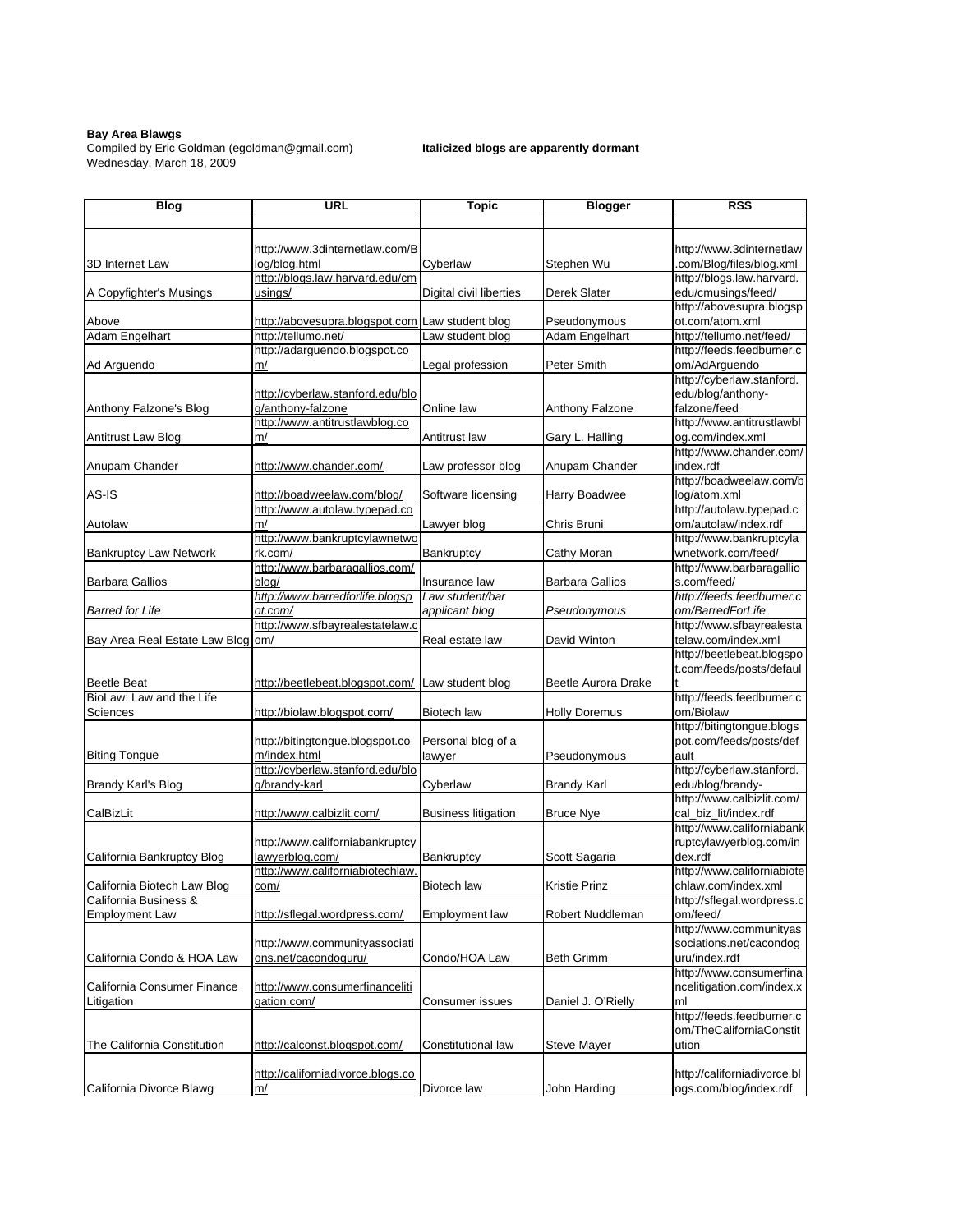|                                                            |                                   |                         |                       | http://www.calelectionla   |
|------------------------------------------------------------|-----------------------------------|-------------------------|-----------------------|----------------------------|
| California Election Law                                    | http://www.calelectionlaw.com/    | <b>Election law</b>     | Randy Riddle          | w.com/index.xml            |
|                                                            |                                   |                         |                       | http://calemploymentlaw.   |
|                                                            | http://calemploymentlaw.wordp     |                         |                       | wordpress.com/wp-          |
| California Employment Law                                  | ress.com/                         | Employment law          | Phillip Griego        | rss.php                    |
|                                                            |                                   |                         |                       | http://estateplanblog.co   |
| California Estate Planning Blog http://estateplanblog.com/ |                                   | Estate planning         | <b>Greg Broiles</b>   | m/index.php/feed/          |
|                                                            |                                   |                         |                       | http://www.californiaesta  |
|                                                            |                                   |                         |                       |                            |
|                                                            | http://www.californiaestateplan   |                         |                       | teplanninglawyerblog.co    |
| California Estate Planning Blog                            | ninglawyerblog.com/               | Estate planning         | Scott Sagaria         | m/index.rdf                |
|                                                            | http://www.californiafamilylawbl  |                         |                       | http://www.californiafamil |
| California Family Law Blog                                 | og.com/                           | Family law              | Scott Sagaria         | ylawblog.com/index.rdf     |
| California Labor & Employment                              |                                   |                         |                       | http://www.callaborlaw.c   |
| Blog                                                       | http://www.callaborlaw.com/       | Labor law               | Robin E. Weideman     | om/index.xml               |
|                                                            |                                   |                         |                       | http://www.californiamedi  |
| California Medical Malpractice                             | http://www.californiamedicalmal   |                         |                       | calmalpracticelawblog.c    |
| Law Blog                                                   | practicelawblog.com/              | Medical malpractice     | James Bostwick        | om/index.rdf               |
|                                                            |                                   |                         |                       |                            |
| California Personal Injury and                             |                                   |                         |                       | http://www.calpiblog.com   |
| Insurance Blog                                             | http://www.calpiblog.com/         | Personal injury         | Jonathan Stein        | /index.rdf                 |
|                                                            |                                   |                         | Adam Golodner, Jeff   |                            |
|                                                            |                                   |                         | Campbell, John        | http://blogs.cisco.com/go  |
| Cisco High Tech Policy Blog                                | http://blogs.cisco.com/gov/       | High tech public policy | Earnhardt             | v/index.xml                |
|                                                            | http://classactiondefense.jmbm    |                         |                       | http://classactiondefense  |
| <b>Class Action Defense Blog</b>                           | .com/                             | Class action law        | Michael Hassen        | .jmbm.com/index.xml        |
|                                                            | http://www.clearingthebarexam     |                         |                       |                            |
|                                                            |                                   |                         |                       |                            |
| Clearing the Bar (Exam)                                    | blogspot.com/                     | Law student blog        | Pseudonymous          |                            |
|                                                            | http://www.campcobalt.com/ne      |                         | Tsan Abrahamson,      | http://www.yvod.com/usit   |
| <b>Cobalt Law News</b>                                     | ws/                               | Marketing and IP law    | Kate Spelman          | e-guide/index.xml          |
|                                                            |                                   |                         |                       | http://cyberlaw.stanford.  |
|                                                            | http://cyberlaw.stanford.edu/blo  |                         |                       | edu/blog/colette-          |
| Colette Vogele's blog                                      | g/colette-vogele                  | Online IP law           | Colette Vogele        | vogele/feed                |
|                                                            |                                   |                         |                       |                            |
|                                                            | http://cyberlaw.stanford.edu/blo  |                         |                       | http://cyberlaw.stanford.  |
| Colin Rule's Blog                                          | g/colin-rule                      |                         |                       | edu/blog/colin-rule/feed   |
|                                                            |                                   | Online and mediation    | Colin Rule            |                            |
|                                                            | http://www.companycounselor.      |                         | Denise Diaz, Linda    | http://www.companycou      |
| Company Counselor                                          | com/                              | Business law            | Chan                  | nselor.com/index.xml       |
|                                                            |                                   |                         |                       | http://conflictsoflaw.blog |
|                                                            | http://conflictsoflaw.blogspot.co |                         |                       | spot.com/feeds/posts/de    |
| Conflicts of Law                                           | m/                                | Lawyer blog             | Tom                   | fault                      |
|                                                            | http://lawprofessors.typepad.co   |                         |                       | http://feeds.feedburner.c  |
| ContractsProf                                              | m/contractsprof_blog/             | Contract law            | Miriam Cherry         | om/ContractsprofBlog       |
| Corporate Law and the Global                               |                                   |                         |                       |                            |
|                                                            |                                   |                         | Stephen Diamond       | ???                        |
| Economy                                                    | http://corplaw.blogspot.com/      | Corporate law           |                       |                            |
|                                                            | http://www.counseltocounsel.co    |                         |                       | http://feeds.feedburner.c  |
| <b>Counsel to Counsel</b>                                  | m/                                | Legal profession        | Peter Smith           | om/CounselToCounsel        |
|                                                            |                                   |                         | Jonathan Soglin,      |                            |
|                                                            |                                   |                         | Jeremy Price, Michael | http://www.crimblawg.co    |
| <b>Criminal Appeal</b>                                     | http://www.crimblawg.com/         | Post-conviction law     | Romano                | m/index.rdf                |
|                                                            |                                   |                         |                       | http://dirtlaw.typepad.co  |
| DirtLaw Blog                                               | http://dirtlaw.typepad.com/       | Real estate law         | Julia Wei             | m/blog/index.rdf           |
|                                                            |                                   |                         |                       | http://www.duidefender.o   |
|                                                            |                                   |                         |                       |                            |
| <b>DUI Defender</b>                                        | http://www.duidefender.org/       | DUI law                 | Hudson Bair           | rg/feed/                   |
|                                                            |                                   |                         |                       | http://www.eff.org/deepli  |
| <b>EFF Deep Links</b>                                      | http://www.eff.org/deeplinks/     | Digital civil liberties | Kurt Opsahl           | nks/index.xml              |
|                                                            |                                   | <b>Employee Stock</b>   | Larry Goldberg, Lynn  | http://www.esoplawblog.    |
| <b>ESOP Law Blog</b>                                       | http://www.esoplawblog.com/       | Ownership law           | <b>DuBois</b>         | com/index.xml              |
|                                                            |                                   |                         |                       | http://www.financialinstit |
|                                                            | http://www.financialinstitutionla |                         |                       | utionlawblog.com/index.    |
| <b>Financial Institutions Law Blog</b>                     | wblog.com/                        | Banking law             | <b>Robert Stumpf</b>  | xml                        |
|                                                            |                                   |                         |                       | http://transmogriflaw.typ  |
|                                                            |                                   |                         |                       |                            |
|                                                            | http://transmogriflaw.typepad.c   |                         |                       | epad.com/transmogrifla     |
| From Engineer to Lawyer                                    | om/transmogriflaw/                | Law student blog        | Pseudonymous          | w/index.rdf                |
| Global Labor and the Global                                |                                   |                         |                       |                            |
| Economy                                                    | http://globallabor.blogspot.com/  | Labor law               | Stephen Diamond       | ???                        |
|                                                            | http://blog.ericgoldman.org/per   | Personal blog of law    |                       | http://blog.ericgoldman.o  |
| Goldman's Observations                                     | sonal                             | professor               | Eric Goldman          | rg/personal/index.xml      |
|                                                            |                                   |                         |                       | http://www.elt-            |
|                                                            | http://www.elt-inc.com/blog/      | Sexual harassment       | Shanti Atkins         | inc.com/blog/atom.xml      |
| Harassment Training Blog                                   |                                   |                         |                       |                            |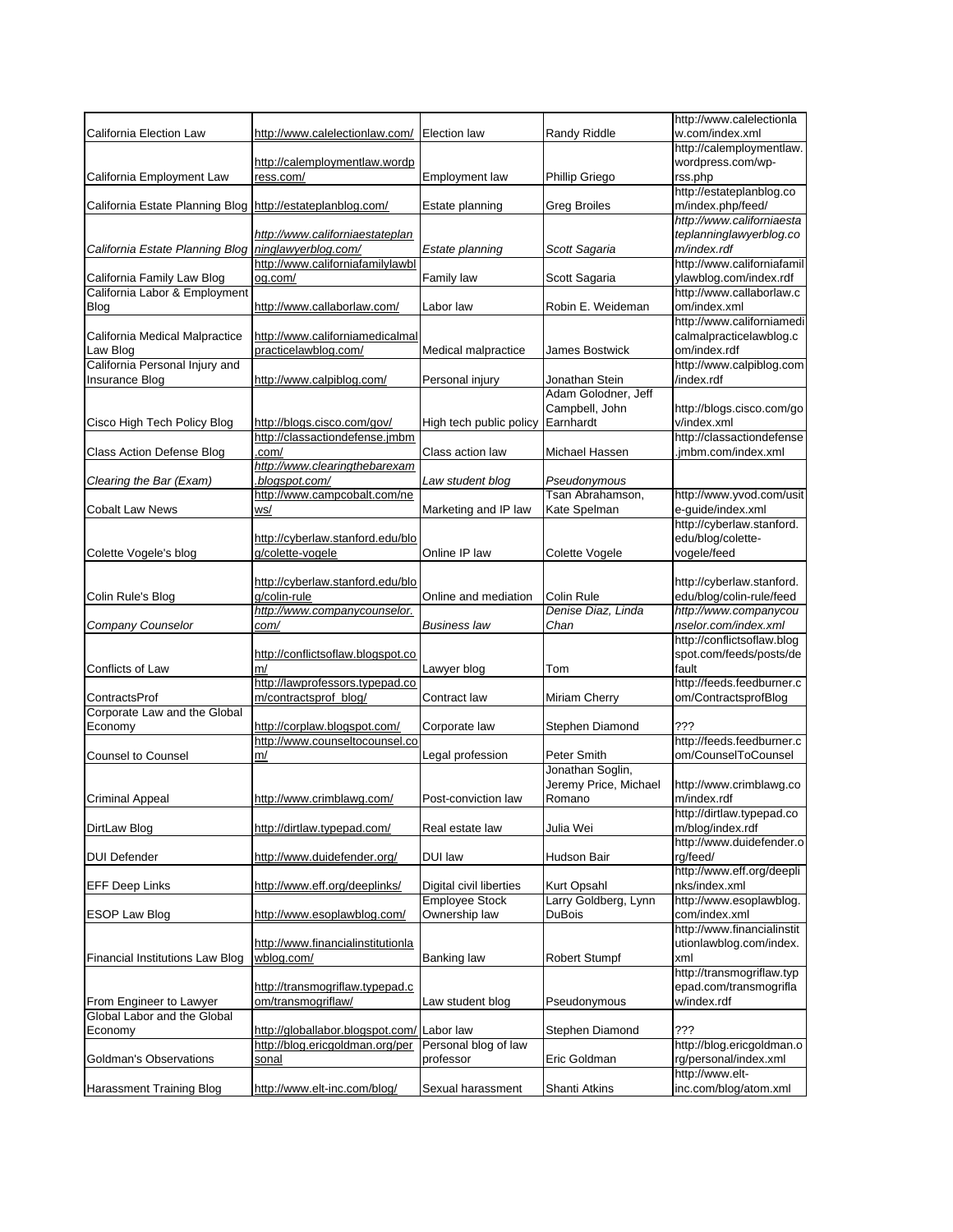|                                                          |                                                                   |                                     |                                            | http://www.ifoughtthelaw.                             |
|----------------------------------------------------------|-------------------------------------------------------------------|-------------------------------------|--------------------------------------------|-------------------------------------------------------|
| I Fought the Law                                         | http://www.ifoughtthelaw.net                                      | Legal issues                        | Matt Holohan                               | net/index.rdf<br>http://www.idealawyerblo             |
| Idea Lawyer Blog                                         | http://www.idealawyerblog.com/IP law                              |                                     | Deborah Neville                            | g.com/index.rdf                                       |
|                                                          | http://daviddfriedman.blogspot.                                   |                                     |                                            | http://daviddfriedman.blo                             |
| Ideas                                                    | com/                                                              | Law professor blog                  | David Friedman                             | gspot.com/atom.xml                                    |
|                                                          | http://lawprofessors.typepad.co                                   |                                     | Kevin Johnson, Bill                        | http://feeds.feedburner.c                             |
| ImmigrationProf Blog                                     | m/immigration/                                                    | Immigration law                     | Hing, Jennifer Chacon                      | om/ImmigrationprofBlog<br>http://blogs.sun.com/wait   |
| Inside View                                              | http://blogs.sun.com/waite/                                       | In-house counsel                    | Virginia Waite                             | e/feed/entries/atom                                   |
| In the (Red), The Business                               |                                                                   |                                     |                                            | http://bankruptcy.cooley.                             |
| <b>Bankruptcy Blog</b>                                   | http://bankruptcy.cooley.com/<br>http://infamyorpraise.blogspot.c | Bankruptcy                          | <b>Bob Eisenbach</b>                       | com/index.xml<br>http://feeds.feedburner.c            |
| Infamy or Praise                                         | om/                                                               | Legal issues                        | Colin Samuels                              | om/InfamyOrPraise                                     |
|                                                          | http://www.intellectualpropertyl                                  |                                     |                                            | http://www.intellectualpro<br>pertylawblog.com/index. |
| Intellectual Property Law Blog                           | awblog.com/                                                       | IP Law                              | Craig Cardon                               | xml                                                   |
|                                                          |                                                                   |                                     |                                            |                                                       |
|                                                          |                                                                   |                                     | Diane Marie Amann,<br>Beth Van Schaack,    | http://intlawgrrls.blogspot                           |
| <b>IntLawGrrls</b>                                       | http://intlawgrrls.blogspot.com/                                  | International law                   | Michelle Leighton                          | .com/atom.xml                                         |
|                                                          |                                                                   |                                     |                                            | http://invention-                                     |
|                                                          | http://invention-submission-                                      |                                     |                                            | submission-<br>lounge.blogspot.com/ato                |
| Invention Submission Lounge                              | lounge.blogspot.com/                                              | IP law                              | Andre                                      | m.xml                                                 |
|                                                          |                                                                   |                                     | Scott Hervey, Audrey                       | http://www.theiplawblog.                              |
| IP Law Blog                                              | http://www.theiplawblog.com                                       | IP law                              | Millemann, Jeff Pietsch                    | com/index.xml                                         |
|                                                          |                                                                   |                                     |                                            | http://iplawobserver.com                              |
| <b>IP Law Observer</b>                                   | http://www.iplawobserver.com/                                     | IP law                              | Michael F. Kelleher<br>Nan Joesten, Robert | /atom.xml<br>http://iplaw.blogs.com/co                |
| <b>IPBlawg</b>                                           | http://iplaw.blogs.com/                                           | IP law                              | Sloss                                      | ntent/index.rdf                                       |
|                                                          | http://cyberlaw.stanford.edu/blo                                  |                                     |                                            | http://cyberlaw.stanford.<br>edu/blog/jennifer-       |
| Jennifer Granick's Blog                                  | g/jennifer-granick                                                | Online law                          | Jennifer Granick                           | granick/feed                                          |
|                                                          |                                                                   |                                     |                                            | http://www.joegratz.net/f                             |
| Joegratz.net                                             | http://www.joegratz.net/                                          | Online IP law                       | Joe Gratz                                  | eed/atom/<br>http://feeds.feedburner.c                |
|                                                          | http://jurisdynamics.blogspot.co                                  |                                     | Daniel Farber, Dean C.                     | om/JurisdynamicsNetwo                                 |
| Jurisdynamics<br>Justia Law, Technology &                | m/                                                                | Legal theory                        | Rowan                                      | rk<br>http://onward.justia.com/i                      |
| Legal Marketing Blog                                     | http://onward.justia.com/                                         | Legal profession                    | <b>Tim Stanley</b>                         | ndex.rdf                                              |
|                                                          | http://stephendiamond.wordpre                                     |                                     |                                            | http://stephendiamond.w                               |
| <b>King Harvest</b>                                      | ss.com/                                                           | Labor law                           | Stephen Diamond                            | ordpress.com/feed/<br>http://feeds.lexblog.com/       |
|                                                          |                                                                   |                                     |                                            | TheLaborAndEmployme                                   |
| Labor & Employment Law Blog http://www.thelelawblog.com/ |                                                                   | Labor law                           | Group                                      | ntLawBlog<br>http://cyberlaw.stanford.                |
|                                                          | http://cyberlaw.stanford.edu/blo                                  |                                     |                                            | edu/blog/larry-                                       |
| Larry Downes' Blog                                       | g/larry-downes                                                    | Cyberlaw                            | Larry Downes                               | downes/feed                                           |
| Lasar's Letter on the FCC                                | http://www.lasarletter.net/drupa<br>I/                            | Telecom                             | <b>Matthew Lasar</b>                       | http://www.lasarletter.net<br>/drupal/rss.xml         |
|                                                          |                                                                   |                                     |                                            | http://cyberlaw.stanford.                             |
| Lauren Gelman's Blog                                     | http://cyberlaw.stanford.edu/blo<br>g/lauren-gelman               | Online law                          | Lauren Gelman                              | edu/blog/lauren-<br>gelman/feed                       |
|                                                          |                                                                   |                                     |                                            |                                                       |
|                                                          | http://lawandlifesiliconvalley.co                                 |                                     |                                            | http://lawandlifesiliconval                           |
| Law & Life: Silicon Valley                               | m/blog/                                                           | Open Source                         | Mark Radcliffe                             | ley.com/blog/?feed=rss2<br>http://feeds.feedburner.c  |
|                                                          |                                                                   |                                     |                                            | om/LawSchoolInnovatio                                 |
| Law School Innovation                                    | http://lsi.typepad.com/lsi/                                       | Law professor blog                  | Anupam Chander                             | n                                                     |
| LawGeek                                                  | http://lawgeek.typepad.com/law<br>qeek/                           | Digital civil liberties             | Jason Schultz                              | http://lawgeek.typepad.c<br>om/lawgeek/index.rdf      |
|                                                          |                                                                   |                                     |                                            | http://womenlawyerleade                               |
|                                                          | http://www.womenlawyerleader                                      |                                     |                                            | rs.blogspot.com/feeds/p                               |
| Leadership & Women Lawyers                               | s.blogspot.com/<br>http://www.legalethicsforum.co                 | Women and law firms<br>Professional | Cynthia Rowland                            | osts/default<br>http://feeds.feedburner.c             |
| Legal Ethics Forum                                       | <u>m/</u>                                                         | responsibility                      | John Steele                                | om/LegalEthicsForum                                   |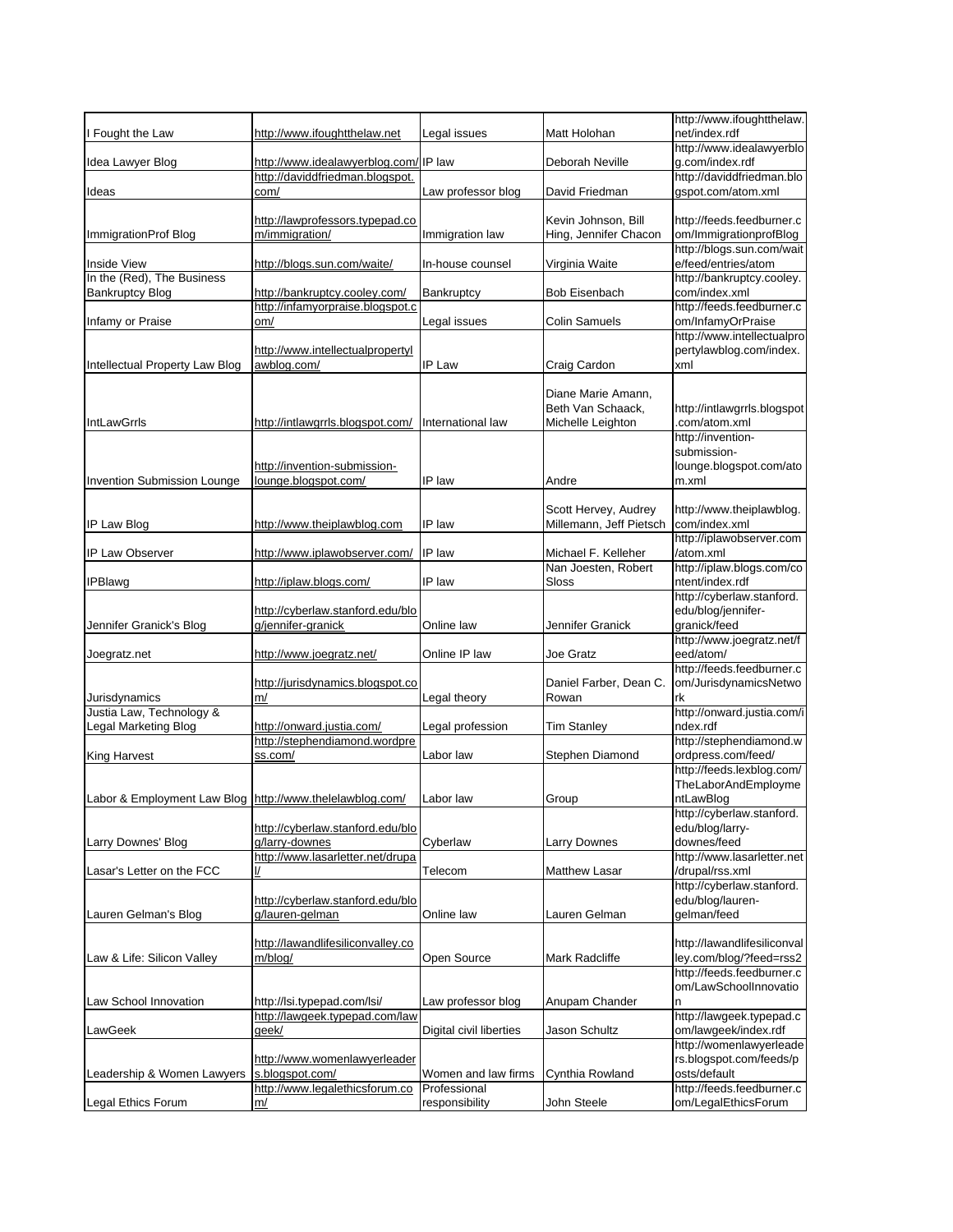|                                                             |                                                 |                                                | Mike McKee, Brian    | http://feeds.feedburner.c                        |
|-------------------------------------------------------------|-------------------------------------------------|------------------------------------------------|----------------------|--------------------------------------------------|
| Legal Pad                                                   | http://legalpad.typepad.com                     | California law                                 | McDonough            | om/legalpad_feed                                 |
|                                                             | http://blog.librarylaw.com/librar               |                                                | Mary Minow, Susan    | http://blog.librarylaw.com                       |
| LibraryLaw Blog                                             | ylaw/                                           | Library law blog                               | Nevelow Mart         | /librarylaw/index.rdf                            |
|                                                             |                                                 |                                                |                      | http://www.loweringtheb                          |
| Lowering the Bar                                            | http://www.loweringthebar.net/                  | Legal humor                                    | Kevin Underhill      | ar.net/index.rdf                                 |
|                                                             | http://maclawstudents.com/blo                   |                                                |                      | http://feeds.feedburner.c                        |
| Mac Law Students                                            | g/                                              | Law student blog                               | Erik Schmidt         | om/maclawstudents                                |
| Mary Conn's BLawG                                           | http://mcjammer.blogspot.com/                   | Personal blog                                  | Mary Conn            | http://mcjammer.blogspo<br>t.com/atom.xml        |
| Matt Cutts: Gadgets, Google,                                |                                                 |                                                |                      | http://feeds.mattcutts.co                        |
| and SEO                                                     | http://www.mattcutts.com/blog/                  | Search engines                                 | <b>Matt Cutts</b>    | m/mattcutts/uJBW                                 |
|                                                             |                                                 |                                                |                      | http://www.mortgagefrau                          |
|                                                             | http://www.mortgagefraudblog.                   |                                                |                      | dblog.com/index.php/we                           |
| Mortgage Fraud Blog                                         | com/                                            | Banking law                                    | <b>Rachel Dollar</b> | blog/rss_2.0                                     |
|                                                             |                                                 |                                                |                      | http://newdorf.com/?feed                         |
| Newdorf Legal                                               | http://newdorf.com/                             | Litigation                                     | David Newdorf        | $=$ rss $2$                                      |
| <b>Ninth Circuit Blog</b>                                   | http://circuit9.blogspot.com/                   | Appellate law                                  | <b>Steve Kalar</b>   |                                                  |
|                                                             |                                                 |                                                |                      |                                                  |
|                                                             | http://www.nonprofitlawblog.co                  |                                                |                      | http://www.nonprofitlawbl                        |
| Nonprofit Law Blog                                          | m/home/                                         | Nonprofit law<br><b>Discussion about Boalt</b> | Gene Takagi          | og.com/home/index.rdf                            |
| Nuts & Boalts                                               | http://boaltalk.blogspot.com/                   | life                                           |                      | http://boaltalk.blogspot.c<br>om/atom.xml        |
|                                                             |                                                 |                                                | Multiple             | http://www.moranlaw.net                          |
| on the Bankruptcy Soapbox                                   | http://moranlaw.net/blog/                       | Bankruptcy                                     | Cathy Moran          | /blog/feed/                                      |
|                                                             |                                                 |                                                |                      | http://www.haverkamp.c                           |
| <b>Otherwise Occupied</b>                                   | http://www.haverkamp.com/                       | Law student blog                               | Greg Haverkamp       | om/feed                                          |
|                                                             |                                                 | Technology law and                             |                      | http://www.politechbot.co                        |
| Politech                                                    | http://www.politechbot.com/                     | policy                                         | Declan McCullagh     | m/info/rss/politech.xml                          |
|                                                             |                                                 |                                                |                      | http://prawfsblawg.blogs.                        |
|                                                             |                                                 |                                                |                      | com/prawfsblawg/index.r                          |
| Prawfsblawg                                                 | http://prawfsblawg.blogs.com/                   | Law professor blog                             | Ethan Leib           | df                                               |
|                                                             |                                                 |                                                |                      | http://www.privacyclue.c                         |
| <b>Privacy Clue</b>                                         | http://www.privacyclue.com/                     | Privacy issues                                 | Ray Everett Church   | om/index.php/feed/<br>http://www.realestateand   |
| Real Estate and Construction                                | http://www.realestateandconstr                  |                                                |                      | constructionlawblog.com                          |
| Law Blog                                                    | uctionlawblog.com/                              | Real estate law                                | Michael Wilmar       | /index.xml                                       |
|                                                             | http://cyberlaw.stanford.edu/blo                |                                                |                      | http://cyberlaw.stanford.                        |
| Ryan Calo's Blog                                            | g/ryan-calo                                     | Cyberlaw                                       | Ryan Calo            | edu/blog/ryan-calo                               |
|                                                             | http://www.rulesfortherevolution                | Podcast of IP/Internet                         |                      | http://www.rulesfortherev                        |
| Rules for the Revolution                                    | .com/                                           | Law Interviews                                 | Colette Vogele       | olution.com/feed/                                |
|                                                             |                                                 |                                                |                      | http://blog.moschettilaw.                        |
| San Francisco Family Law Blog http://blog.moschettilaw.com/ |                                                 | Family law                                     | Tilden Moschetti     | com/index.xml                                    |
| San Francisco Injury Lawyer                                 | http://www.righthandfirm.com/b                  |                                                |                      | http://www.righthandfirm                         |
| Blog<br>San Francisco Mediation: A                          | loq/                                            | Personal injury                                | Scott Righthand      | .com/blog/index.rdf                              |
| <b>Better Solution</b>                                      | http://sfmediation.blogspot.com                 | Mediation                                      | Paula Lawhon         | ???                                              |
|                                                             | http://lawprofessors.typepad.co                 |                                                |                      | http://feeds.feedburner.c                        |
| Science and Law Blog                                        | m/science law/                                  | Science and the Law                            | David Faigman        | om/typepad/cJyc                                  |
|                                                             | http://scoc.typepad.com/scocbl                  |                                                |                      | http://scoc.typepad.com/                         |
| SCOCblog                                                    | og/                                             | Cal. Supreme Court                             | Dylan Carp           | scocblog/index.rdf                               |
|                                                             | http://misterthorne.org/set_in_s                |                                                |                      |                                                  |
| Set in Style                                                |                                                 |                                                |                      | http://misterthorne.org/s                        |
|                                                             | tyle/                                           | Legal writing                                  | Pseudonymous         | et_in_style/feed/rss/                            |
|                                                             |                                                 | Media and Internet                             |                      | http://www.svmedialaw.c                          |
| Silicon Valley Media Law Blog                               | http://www.svmedialaw.com/                      | Law                                            | Cathy Kirkman        | om/index.xml                                     |
|                                                             |                                                 |                                                |                      | http://skholar.blogspot.c                        |
| skholar                                                     | http://skholar.blogspot.com/                    | Law student blog                               | Pseudonymous         | om/atom.xml                                      |
|                                                             |                                                 |                                                |                      |                                                  |
|                                                             | http://www.siliconvalleyiplicensi               |                                                |                      | http://www.siliconvalleyip                       |
| Silicon Valley IP Licensing Blog nglaw.com/blog/            |                                                 | IP Licensing                                   | Kristie Prinz        | licensinglaw.com/blog/#                          |
|                                                             |                                                 |                                                |                      | http://feeds.feedburner.c                        |
| <b>Startup Toolbox</b>                                      | http://blog.jparkhill.com/                      | Law for entrepreneurs                          | Jay Parkhill         | om/StartupToolbox                                |
| Statements of Interest                                      | http://www.cathygellis.com/                     | Lawyer blog                                    | <b>Cathy Gellis</b>  | http://www.cathygellis.co<br>m/mt/html/index.xml |
|                                                             |                                                 |                                                |                      | http://cyberlaw.stanford.                        |
|                                                             | http://cyberlaw.stanford.edu/blo                |                                                |                      | edu/blog/stuart-                                 |
| <b>Stuart Soffer's Blog</b>                                 | g/stuart-soffer                                 | Patent law                                     | <b>Stuart Soffer</b> | soffer/feed                                      |
| Techdirt                                                    | http://www.techdirt.com/search.<br>php?aid=Mike | Online law                                     | Mike Masnick         | http://www.techdirt.com/t<br>echdirt_rss.xml     |